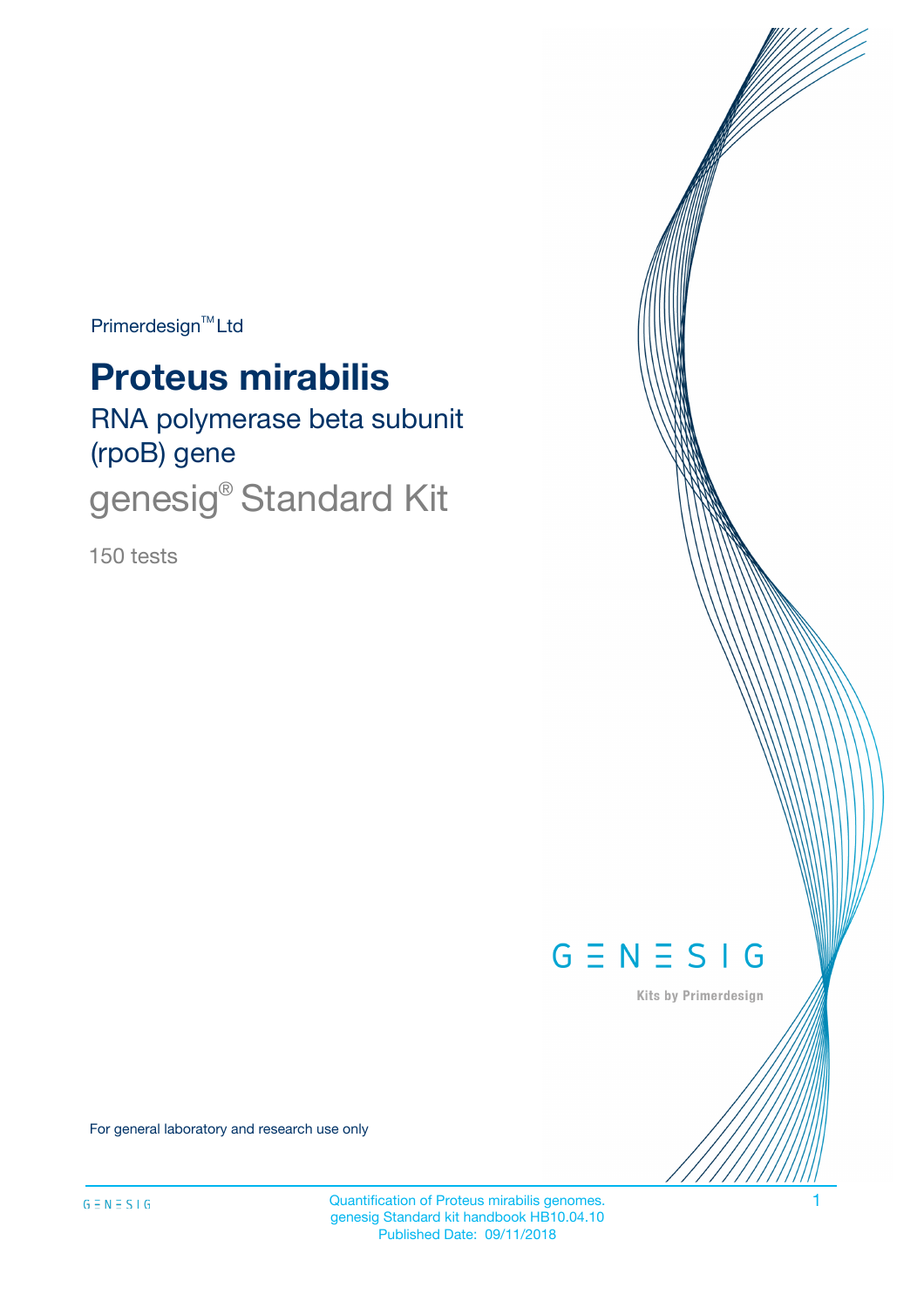## Introduction to Proteus mirabilis

Proteus mirabilis is a Gram-negative, facultatively anaerobic, rod shaped bacterium. It can be found as part of the micro flora in the human intestine. This organism is not usually a pathogen, but does become a problem when it comes into contact with urea in the urinary tract. From there, infection can spread to other parts of the body. Proteus can display two different morphological and physiological forms; one is known as the swimmer cells and the other as swarmer cells. In aqueous suspension Proteus mirabilis is found in the swimmer state, which is a small rod-like cells1 to 2 μm in length. They contain 8 to 10 flagella that aid in their swimming motility. On contact with a surface, Proteus mirabilis changes to the swarmer state where the cell considerably increases in length to form highly flagellated filaments that are 20 to 80 μm in length. These cells line up in parallel to form rafts that are able to move rapidly over surfaces en masse. On semi-solid surfaces such as an agar surface, they form concentric rings of growth. This pattern is caused by the coordinated burst of swarming activity interspeded with a consolidation to the swimmer state. The genome is 4.06Mb that includes a pathogenicity island that assists in infection. The bacterium also carries a plasmid that is approximately 36,000bp long.

Proteus mirabilis is a significant pathogen of the urinary tract. Urinary tract infection is a process following certain steps; it first starts with colonization of the bladder, which causes cystitis. Then, the infection proceeds to the kidneys, which leads to acute pyelonephritis, chronic inflammation and at last renal failure, which if left untreated, can cause death. It also produces urease, which is responsible for the formation of bladder and kidney stones as a result of the hydrolysis of urea to ammonia. Furthermore, the hemolysin that the bacterium secretes is cytotoxic for urinary tract epithelial cells which are subject to invasion by the proteus. The bacterium's swarming motility also plays an important role in renal infections, which involve colonization of the lower urinary tract, followed by ascending movement of the bacterium. It is believed that the swarming motility is correlated with the effective invasion of hosts' epithelia cells, as it provides the ability to move rapidly and therefore to rapidly colonize and invade the cells.

The bacteria can be found throughout the kidney and bladder stones, and can reinitiate infection after antibiotic treatment. Over time the stones may grow large enough to cause obstruction and renal failure. Proteus can also cause wound infections, septicemia, and pneumonias, mostly in hospitalized patients.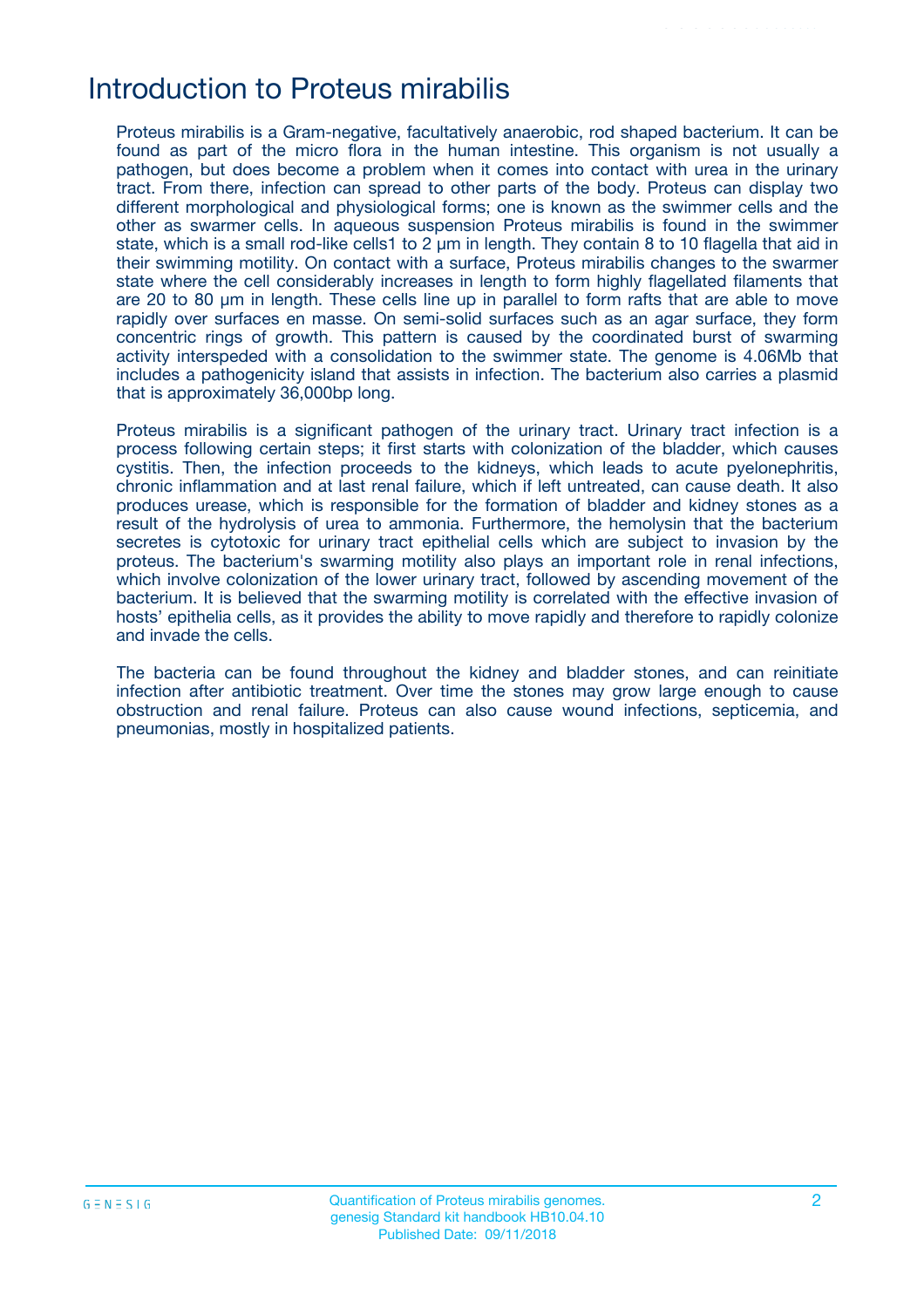

The Primerdesign genesig Kit for Proteus mirabilis (P.mirabilis) genomes is designed for the in vitro quantification of P.mirabilis genomes. The kit is designed to have a broad detection profile. Specifically, the primers represent 100% homology with over 95% of the NCBI database reference sequences available at the time of design.

The dynamics of genetic variation means that new sequence information may become available after the initial design. Primerdesign periodically reviews the detection profiles of our kits and when required releases new versions.

If you require further information, or have a specific question about the detection profile of this kit then please send an e.mail to enquiry@primerdesign.co.uk and our bioinformatics team will answer your question.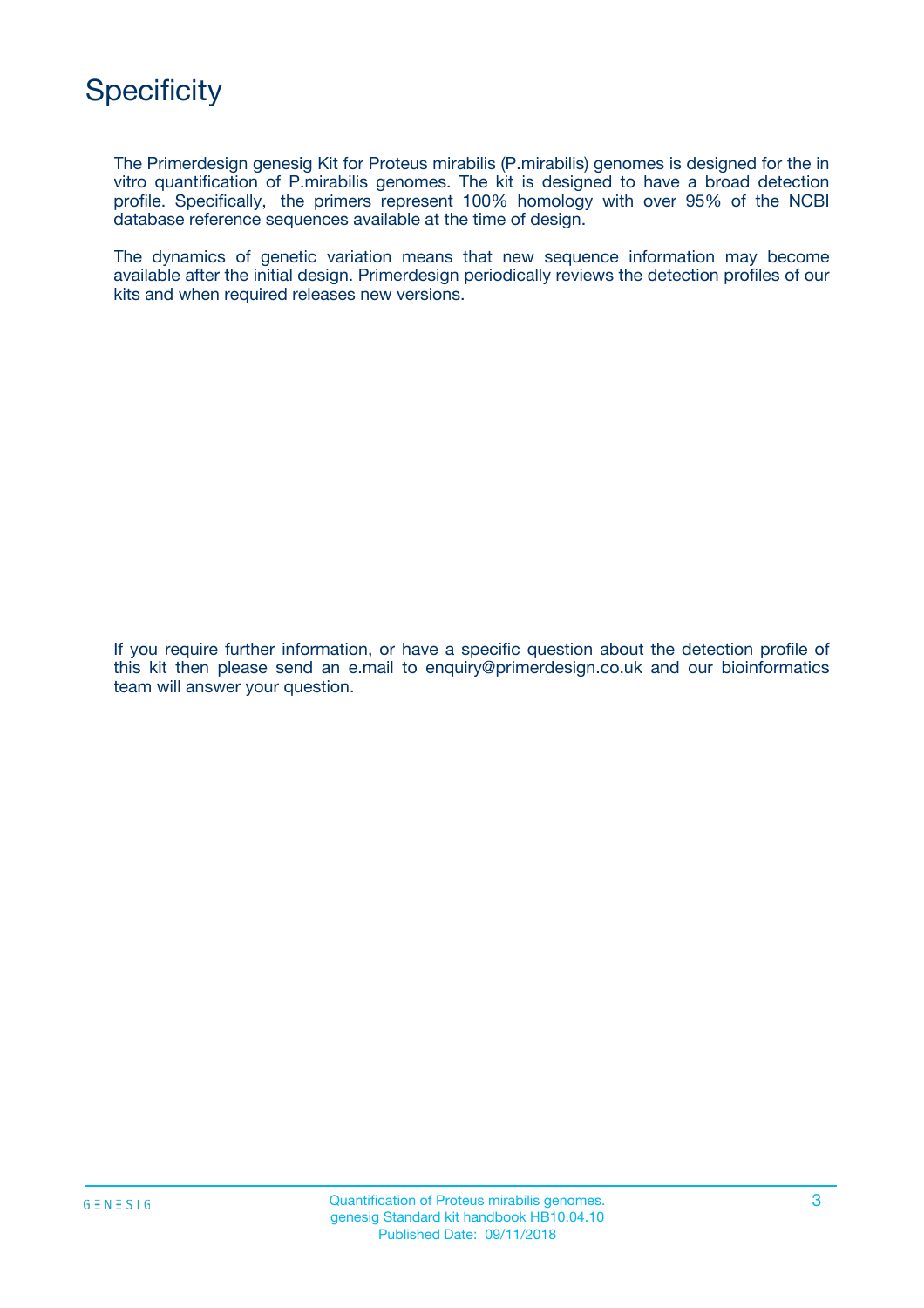## Kit contents

- **P.mirabilis specific primer/probe mix (150 reactions BROWN)** FAM labelled
- **P.mirabilis positive control template (for Standard curve RED)**
- **RNase/DNase free water (WHITE)** for resuspension of primer/probe mixes
- **Template preparation buffer (YELLOW)** for resuspension of positive control template and standard curve preparation

## Reagents and equipment to be supplied by the user

### **Real-time PCR Instrument**

#### **Extraction kit**

This kit is recommended for use with genesig Easy DNA/RNA extraction kit. However, it is designed to work well with all processes that yield high quality RNA and DNA with minimal PCR inhibitors.

#### **oasig**TM **lyophilised or Precision**®**PLUS 2X qPCR Master Mix**

This kit is intended for use with oasig or PrecisionPLUS2X qPCR Master Mix.

**Pipettors and Tips**

**Vortex and centrifuge**

**Thin walled 1.5 ml PCR reaction tubes**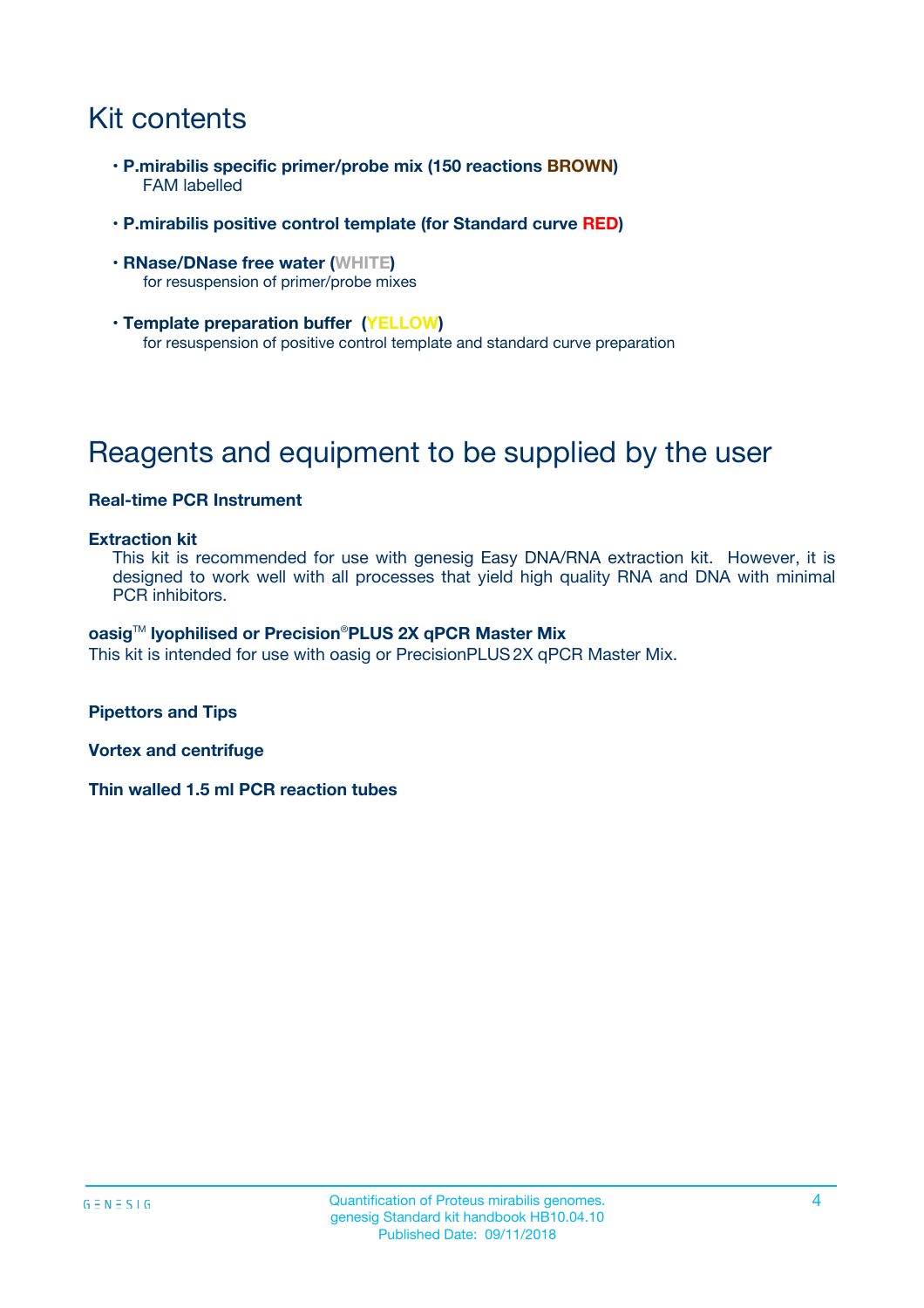### Kit storage and stability

This kit is stable at room temperature but should be stored at -20ºC on arrival. Once the lyophilised components have been resuspended they should not be exposed to temperatures above -20°C for longer than 30 minutes at a time and unnecessary repeated freeze/thawing should be avoided. The kit is stable for six months from the date of resuspension under these circumstances.

If a standard curve dilution series is prepared this can be stored frozen for an extended period. If you see any degradation in this serial dilution a fresh standard curve can be prepared from the positive control.

Primerdesign does not recommend using the kit after the expiry date stated on the pack.

### Suitable sample material

All kinds of sample material suited for PCR amplification can be used. Please ensure the samples are suitable in terms of purity, concentration, and DNA integrity. Always run at least one negative control with the samples. To prepare a negative-control, replace the template DNA sample with RNase/DNase free water.

### Dynamic range of test

Under optimal PCR conditions genesig P.mirabilis detection kits have very high priming efficiencies of >95% and can detect less than 100 copies of target template.

### Notices and disclaimers

This product is developed, designed and sold for research purposes only. It is not intended for human diagnostic or drug purposes or to be administered to humans unless clearly expressed for that purpose by the Food and Drug Administration in the USA or the appropriate regulatory authorities in the country of use. During the warranty period Primerdesign genesig detection kits allow precise and reproducible data recovery combined with excellent sensitivity. For data obtained by violation to the general GLP guidelines and the manufacturer's recommendations the right to claim under guarantee is expired. PCR is a proprietary technology covered by several US and foreign patents. These patents are owned by Roche Molecular Systems Inc. and have been sub-licensed by PE Corporation in certain fields. Depending on your specific application you may need a license from Roche or PE to practice PCR. Additional information on purchasing licenses to practice the PCR process may be obtained by contacting the Director of Licensing at Roche Molecular Systems, 1145 Atlantic Avenue, Alameda, CA 94501 or Applied Biosystems business group of the Applera Corporation, 850 Lincoln Centre Drive, Foster City, CA 94404. In addition, the 5' nuclease assay and other homogeneous amplification methods used in connection with the PCR process may be covered by U.S. Patents 5,210,015 and 5,487,972, owned by Roche Molecular Systems, Inc, and by U.S. Patent 5,538,848, owned by The Perkin-Elmer Corporation.

### Trademarks

Primerdesign™ is a trademark of Primerdesign Ltd.

genesig $^\circledR$  is a registered trademark of Primerdesign Ltd.

The PCR process is covered by US Patents 4,683,195, and 4,683,202 and foreign equivalents owned by Hoffmann-La Roche AG. BI, ABI PRISM® GeneAmp® and MicroAmp® are registered trademarks of the Applera Genomics (Applied Biosystems Corporation). BIOMEK® is a registered trademark of Beckman Instruments, Inc.; iCycler™ is a registered trademark of Bio-Rad Laboratories, Rotor-Gene is a trademark of Corbett Research. LightCycler™ is a registered trademark of the Idaho Technology Inc. GeneAmp®, TaqMan® and AmpliTaqGold® are registered trademarks of Roche Molecular Systems, Inc., The purchase of the Primerdesign reagents cannot be construed as an authorization or implicit license to practice PCR under any patents held by Hoffmann-LaRoche Inc.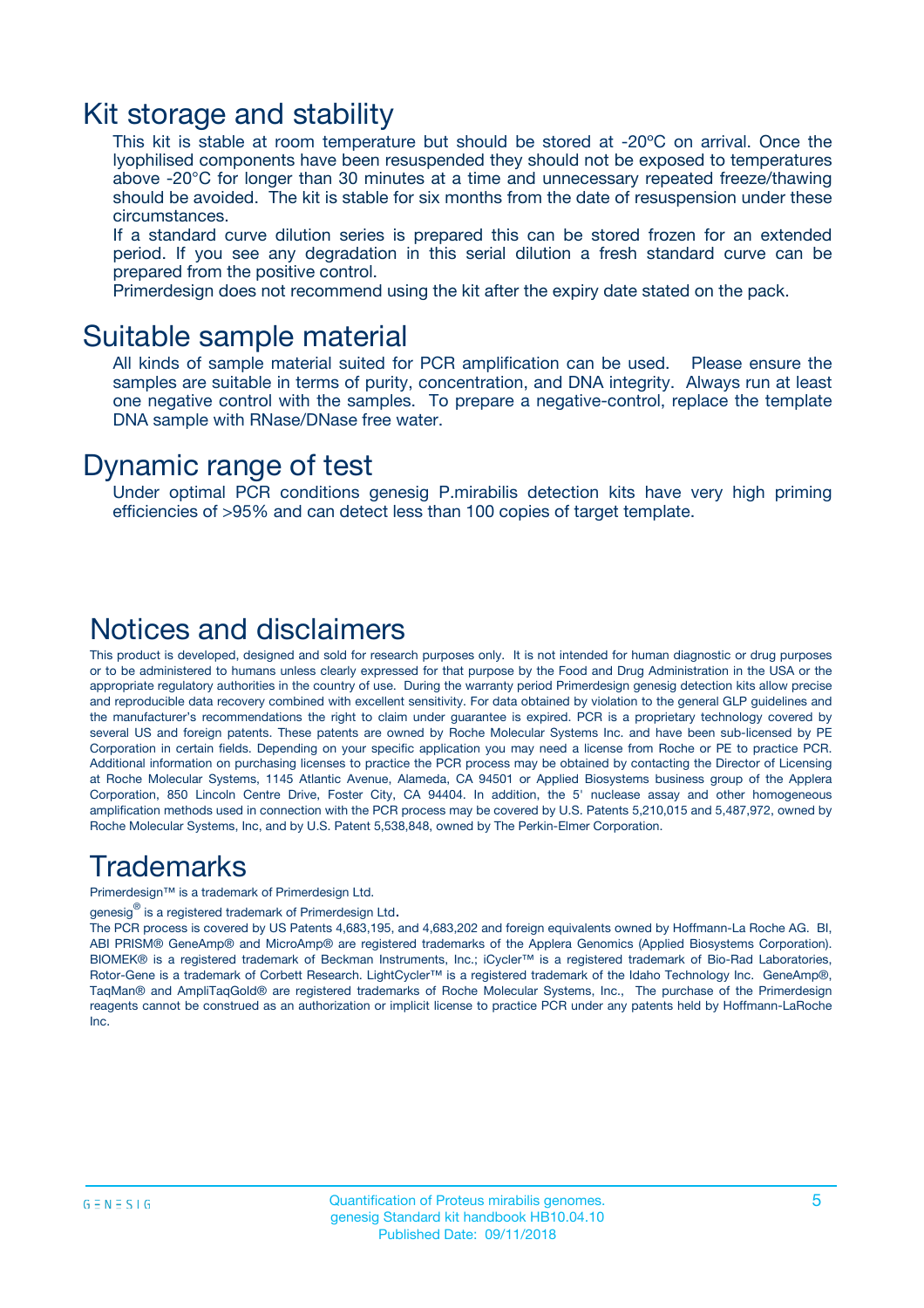## Principles of the test

#### **Real-time PCR**

A P.mirabilis specific primer and probe mix is provided and this can be detected through the FAM channel.

The primer and probe mix provided exploits the so-called TaqMan® principle. During PCR amplification, forward and reverse primers hybridize to the P.mirabilis DNA. A fluorogenic probe is included in the same reaction mixture which consists of a DNA probe labeled with a 5`-dye and a 3`-quencher. During PCR amplification, the probe is cleaved and the reporter dye and quencher are separated. The resulting increase in fluorescence can be detected on a range of qPCR platforms.

#### **Positive control**

For copy number determination and as a positive control for the PCR set up, the kit contains a positive control template. This can be used to generate a standard curve of P.mirabilis copy number / Cq value. Alternatively the positive control can be used at a single dilution where full quantitative analysis of the samples is not required. Each time the kit is used, at least one positive control reaction must be included in the run. A positive result indicates that the primers and probes for detecting the target P.mirabilis gene worked properly in that particular experimental scenario. If a negative result is obtained the test results are invalid and must be repeated. Care should be taken to ensure that the positive control does not contaminate any other kit component which would lead to false-positive results. This can be achieved by handling this component in a Post PCR environment. Care should also be taken to avoid cross-contamination of other samples when adding the positive control to the run. This can be avoided by sealing all other samples and negative controls before pipetting the positive control into the positive control well.

#### **Negative control**

To validate any positive findings a negative control reaction should be included every time the kit is used. For this reaction the RNase/DNase free water should be used instead of template. A negative result indicates that the reagents have not become contaminated while setting up the run.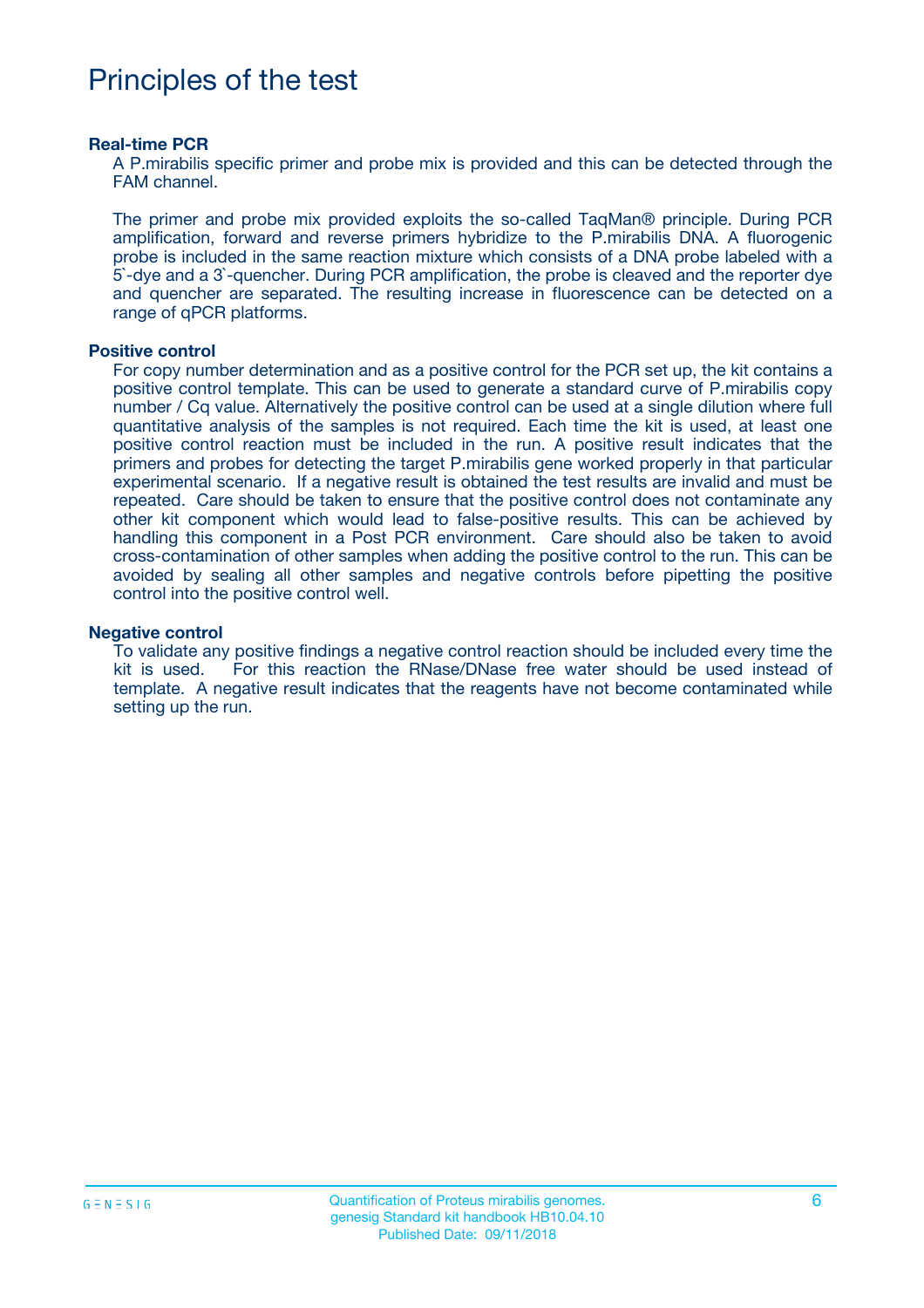## Resuspension protocol

To minimize the risk of contamination with foreign DNA, we recommend that all pipetting be performed in a PCR clean environment. Ideally this would be a designated PCR lab or PCR cabinet. Filter tips are recommended for all pipetting steps.

#### **1. Pulse-spin each tube in a centrifuge before opening.**

This will ensure lyophilised primer and probe mix is in the base of the tube and is not spilt upon opening the tube.

**2. Resuspend the kit components in the RNase/DNase free water supplied, according to the table below.**

To ensure complete resuspension, vortex each tube thoroughly.

| Component - resuspend in water       | Volume |
|--------------------------------------|--------|
| <b>Pre-PCR pack</b>                  |        |
| P.mirabilis primer/probe mix (BROWN) | 165 ul |

#### **3. Resuspend the positive control template in the template preparation buffer supplied, according to the table below:**

To ensure complete resuspension, vortex the tube thoroughly.

| Component - resuspend in template preparation buffer |        |  |
|------------------------------------------------------|--------|--|
| <b>Post-PCR heat-sealed foil</b>                     |        |  |
| P.mirabilis Positive Control Template (RED) *        | 500 µl |  |

\* This component contains high copy number template and is a VERY significant contamination risk. It must be opened and handled in a separate laboratory environment, away from the other components.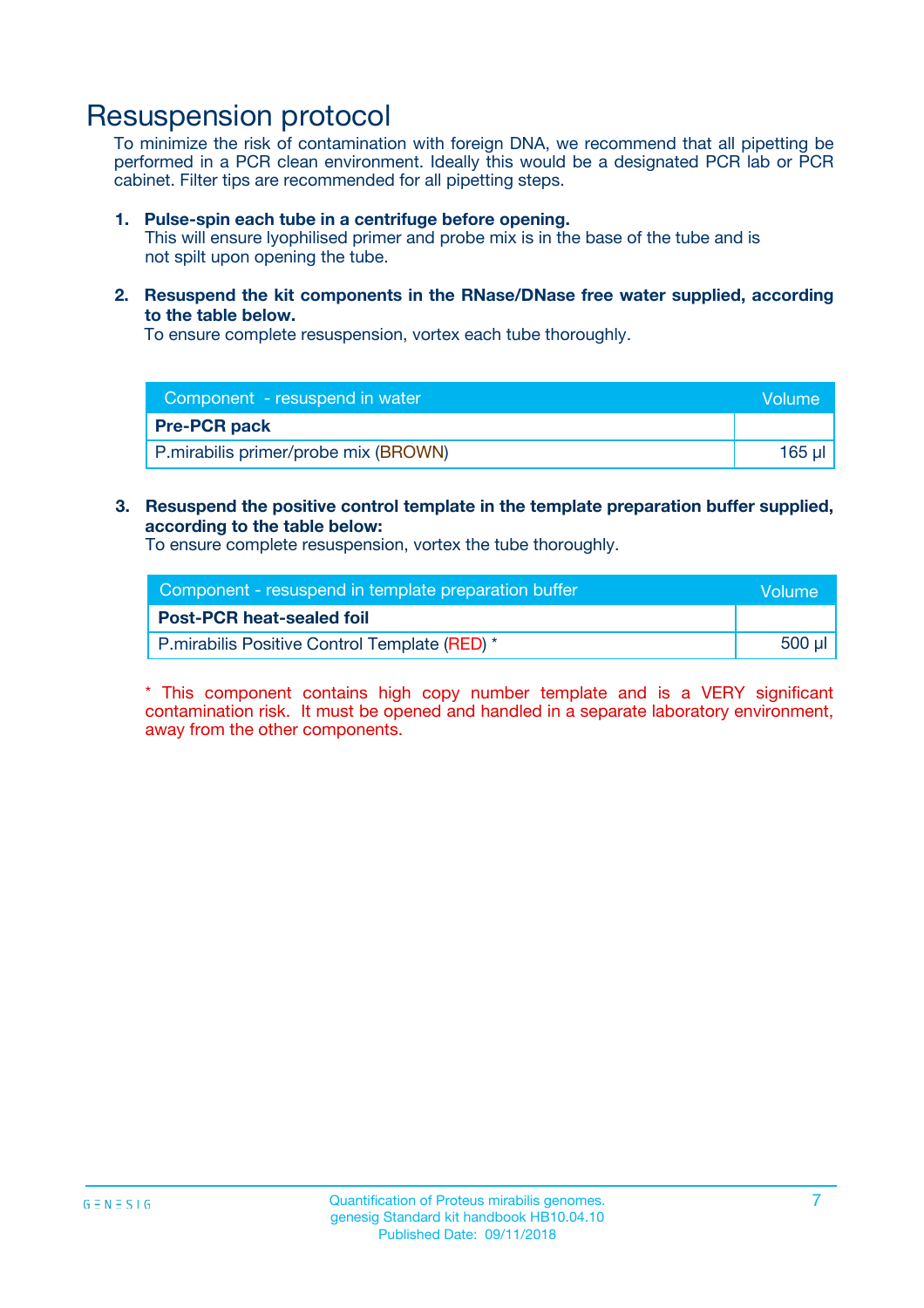## qPCR detection protocol

**1. For each DNA sample prepare a reaction mix according to the table below:** Include sufficient reactions for positive and negative controls.

| Component                                 | Volume   |
|-------------------------------------------|----------|
| oasig or PrecisionPLUS 2X qPCR Master Mix | 10 $\mu$ |
| P.mirabilis primer/probe mix (BROWN)      | 1 $\mu$  |
| <b>RNase/DNase free water (WHITE)</b>     | $4 \mu$  |
| <b>Final Volume</b>                       | $15$ µl  |

- **2. Pipette 15µl of this mix into each well according to your qPCR experimental plate set up.**
- **3. Prepare DNA templates for each of your samples.**
- **4. Pipette 5µl of DNA template into each well, according to your experimental plate set up.**

For negative control wells use 5µl of RNase/DNase free water. The final volume in each well is 20µl.

**5. If a standard curve is included for quantitative analysis, prepare a reaction mix according to the table below:**

| Component                                 | Volume   |
|-------------------------------------------|----------|
| oasig or PrecisionPLUS 2X qPCR Master Mix | 10 µl    |
| P.mirabilis primer/probe mix (BROWN)      | 1 µI     |
| <b>RNase/DNase free water (WHITE)</b>     | $4 \mu$  |
| <b>Final Volume</b>                       | $15 \mu$ |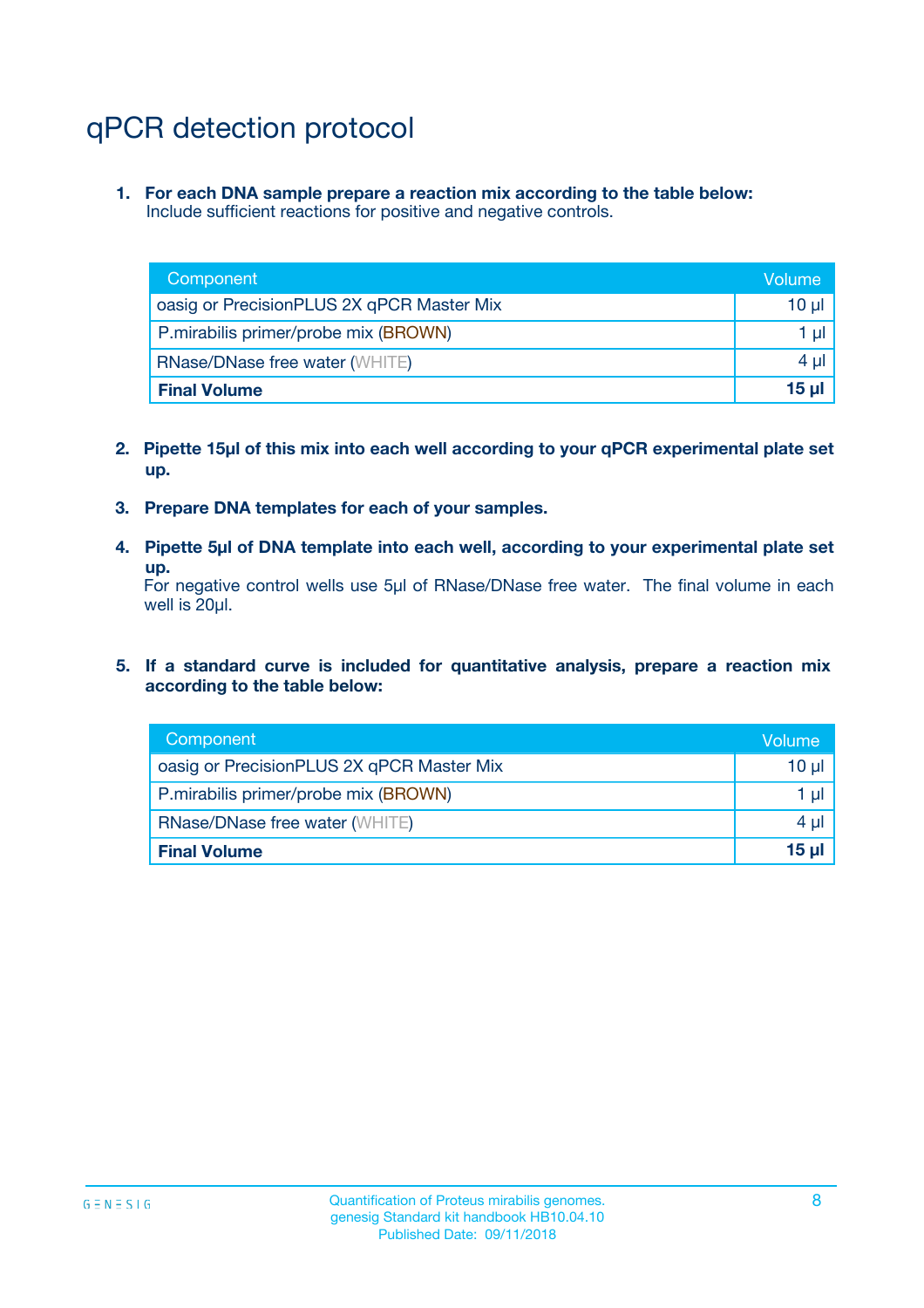### **6. Preparation of a standard curve dilution series.**

- 1) Pipette 90µl of template preparation buffer into 5 tubes and label 2-6
- 2) Pipette 10µl of Positive Control Template (RED) into tube 2
- 3) Vortex thoroughly
- 4) Change pipette tip and pipette 10µl from tube 2 into tube 3
- 5) Vortex thoroughly

Repeat steps 4 and 5 to complete the dilution series

| <b>Standard Curve</b>         | <b>Copy Number</b>     |
|-------------------------------|------------------------|
| Tube 1 Positive control (RED) | $2 \times 10^5$ per µl |
| Tube 2                        | $2 \times 10^4$ per µl |
| Tube 3                        | $2 \times 10^3$ per µl |
| Tube 4                        | $2 \times 10^2$ per µl |
| Tube 5                        | 20 per µl              |
| Tube 6                        | 2 per ul               |

7. Pipette 5µl of standard template into each well for the standard curve according to your experimental plate set up.

The final volume in each well is 20µl.

## qPCR amplification protocol

Amplification conditions using oasig or PrecisionPLUS2X qPCR Master Mix.

|             | <b>Step</b>       | <b>Time</b>     | Temp    |
|-------------|-------------------|-----------------|---------|
|             | Enzyme activation | 2 min           | 95 °C   |
| Cycling x50 | Denaturation      | 10 <sub>s</sub> | 95 $°C$ |
|             | DATA COLLECTION * | 60 s            | 60 °C   |

\* Fluorogenic data should be collected during this step through the FAM channel